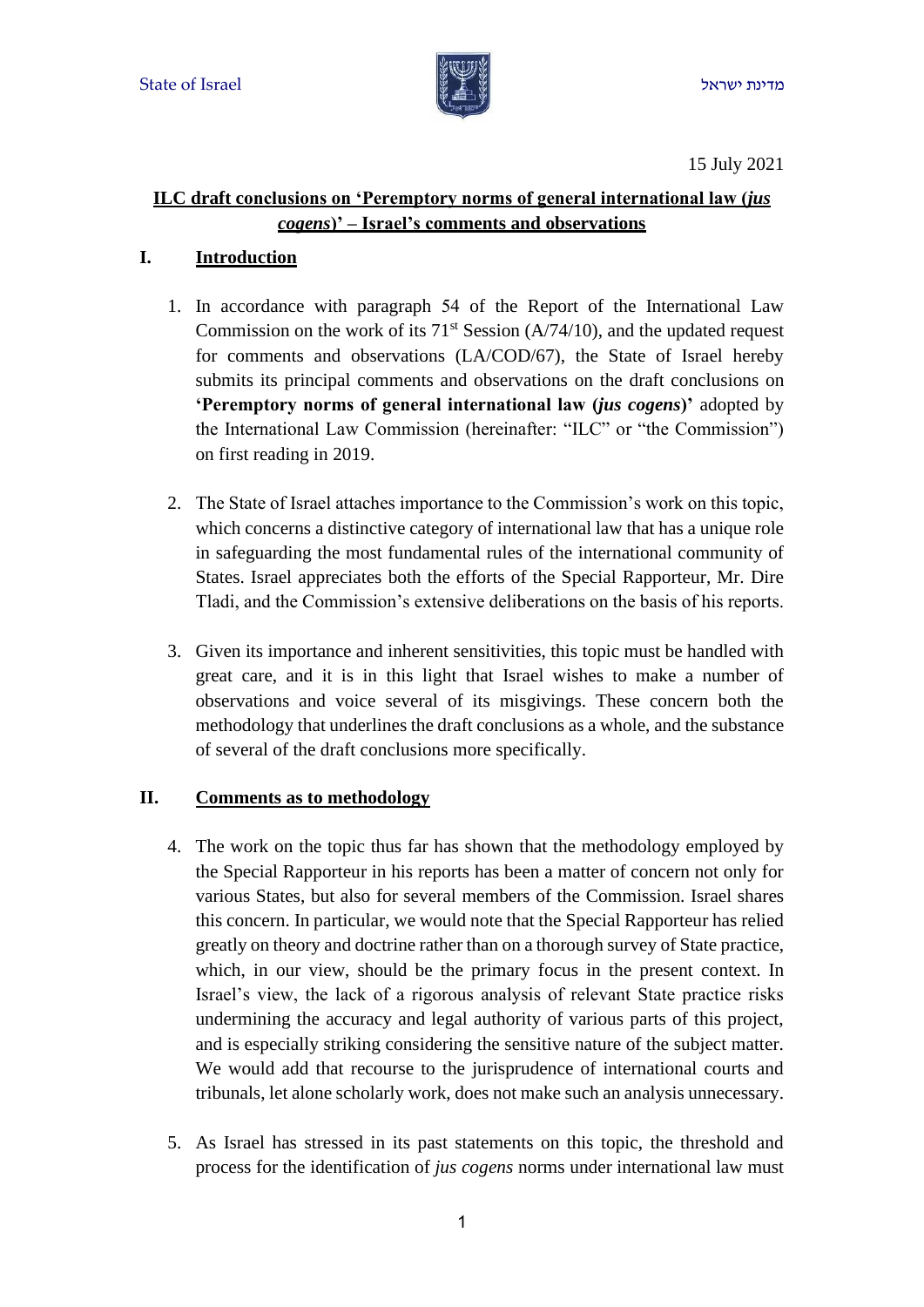

be particularly demanding and rigorous. To preserve the effectiveness and acceptance of a hierarchy of norms in international law, the boundary that divides peremptory norms from other norms must be identified clearly. A less thorough and less legally meticulous approach may seem appealing to some, but it is in our view a recipe for politicization, confusion and disagreement, and, ultimately, for undermining the force and authority of peremptory norms themselves. It follows that the draft conclusions, and the work of the Commission on this topic more generally, should reflect the existing law as widely accepted, so as to enhance the credibility of the draft conclusions and facilitate their wide acceptance.

- 6. Israel recalls the Commission's work on the topic "Identification of customary international law". As a general observation, given the significance of *jus cogens* norms, the overall approach to the methodology for identifying them must be at least as rigorous as the methodology proposed by the Commission for identifying rules of customary international law. Several examples in that regard will be provided further below.
- 7. Second, Israel objects to the inclusion of a non-exhaustive list of norms that have previously been referred to by the Commission as having the status of *jus cogens*. At this point, it suffices to say that including a list of norms that have not been put to the tests suggested by the draft conclusions themselves, is difficult to justify.
- 8. Third, and closely related, Israel believes that the work on the topic of *jus cogens* should be confined to stating and clarifying international law as it currently stands. This is due to the importance of *jus cogens* norms and their implications, and the apparent divergent views among States on several issues discussed in the draft conclusions in which the Commission apparently makes proposals for progressive development of the law. If the Commission nevertheless decides to include such proposals, it should indicate so clearly. In this context, Israel notes that Part Three of the draft conclusions, in particular, which pertains to legal consequences of *jus cogens* norms, mainly reflects suggestions for the progressive development of international law, or for new law.
- 9. Fourth, we share the concerns raised by other States with regard to the procedure that was followed by the Commission in its work on this project. In contrast to the regular practice of the ILC, the draft conclusions adopted by the Drafting Committee were not considered by the plenary until the conclusion of the first reading of the entire set of draft conclusions. As a result, it was more difficult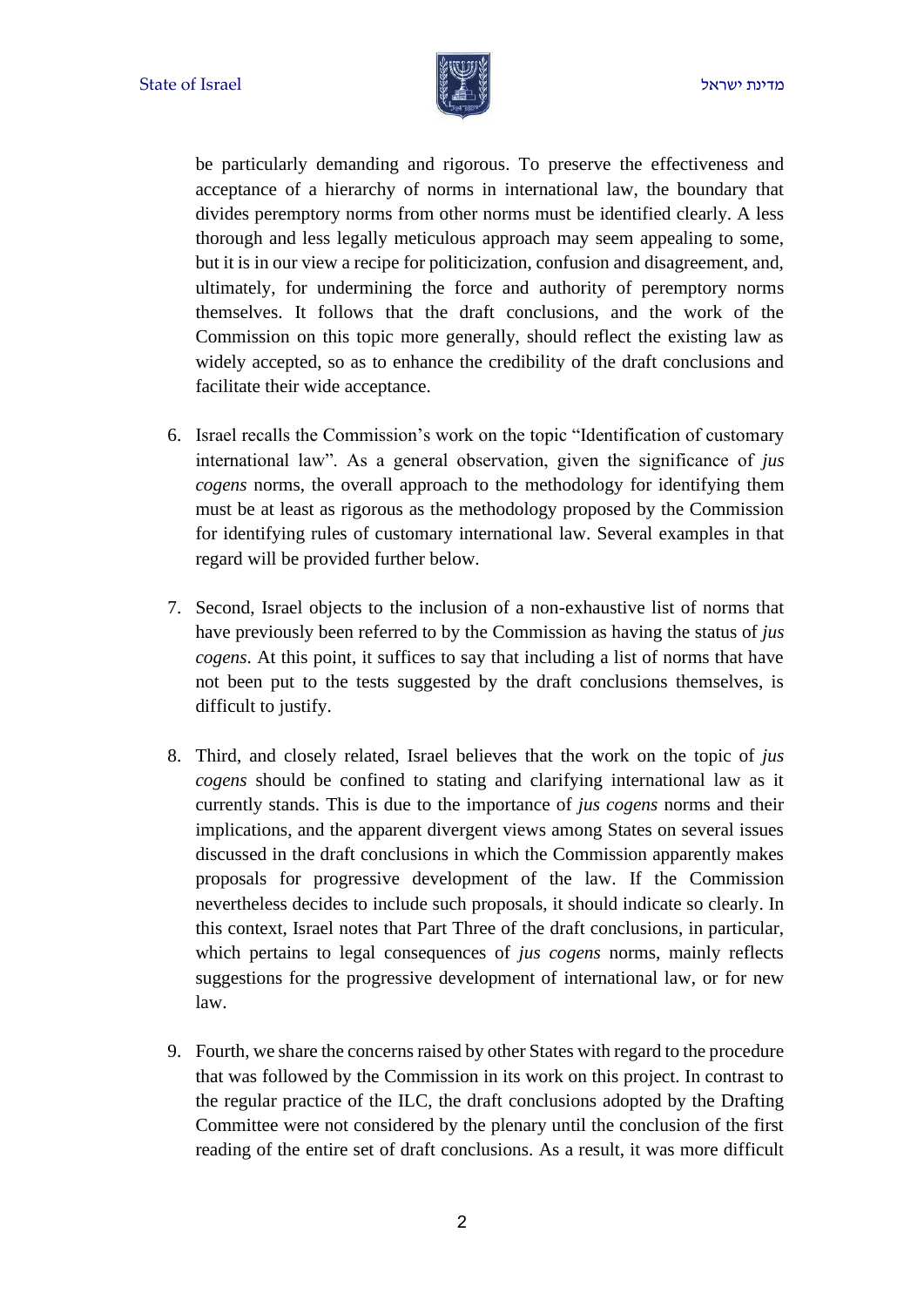

for States to follow and comment on the work as it progressed. Israel calls upon the Commission not to deviate from its regular practice in this way in the future.

# **III. Comments regarding the degree to which the exceptional character and consequences of** *jus cogens* **norms are accurately encapsulated in the draft conclusions**

- 10. Israel remains concerned that the exceptional character of *jus cogens* norms and the very high threshold that is required for their identification are not always accurately encapsulated in the draft conclusions. Several points stand out in particular, as elaborated below.
- A. **Draft conclusion 5(2) - Bases for peremptory norms of international law (***jus cogens***)**
- 11. Current text: Draft conclusion 5(2) states that "treaty provisions and general principles of law may also serve as bases for peremptory norms of international law (*jus cogens*)".
- 12. Comment: With regards to treaty provisions and general principles of law, Israel notes that the suggestion that they may serve as bases for *jus cogens* norms is based entirely on scholarly writings, without providing support in State practice. With regards to general principles of law, Israel notes that the concept itself is ambiguous and is subject to a different study by the Commission, and its inclusion in the context of the draft conclusions was criticized even from within the Commission itself.
- 13. Suggested amendment: Israel suggests that draft conclusion 5(2) be limited to treaty provisions. The draft conclusion or the commentary thereto should clarify that a treaty provision could be considered a basis for peremptory norms only where that provision reflects acceptance and recognition of a given norm as peremptory by virtually all States.

### **B. Draft conclusion 6 - Acceptance and recognition**

14. Current text: Draft conclusion 6 states that "[t]o identify a norm as a peremptory norm of general international law (*jus cogens*), there must be evidence that such a norm is accepted and recognized as one from which no derogation is permitted and which can only be modified by a subsequent norm of general international law having the same character."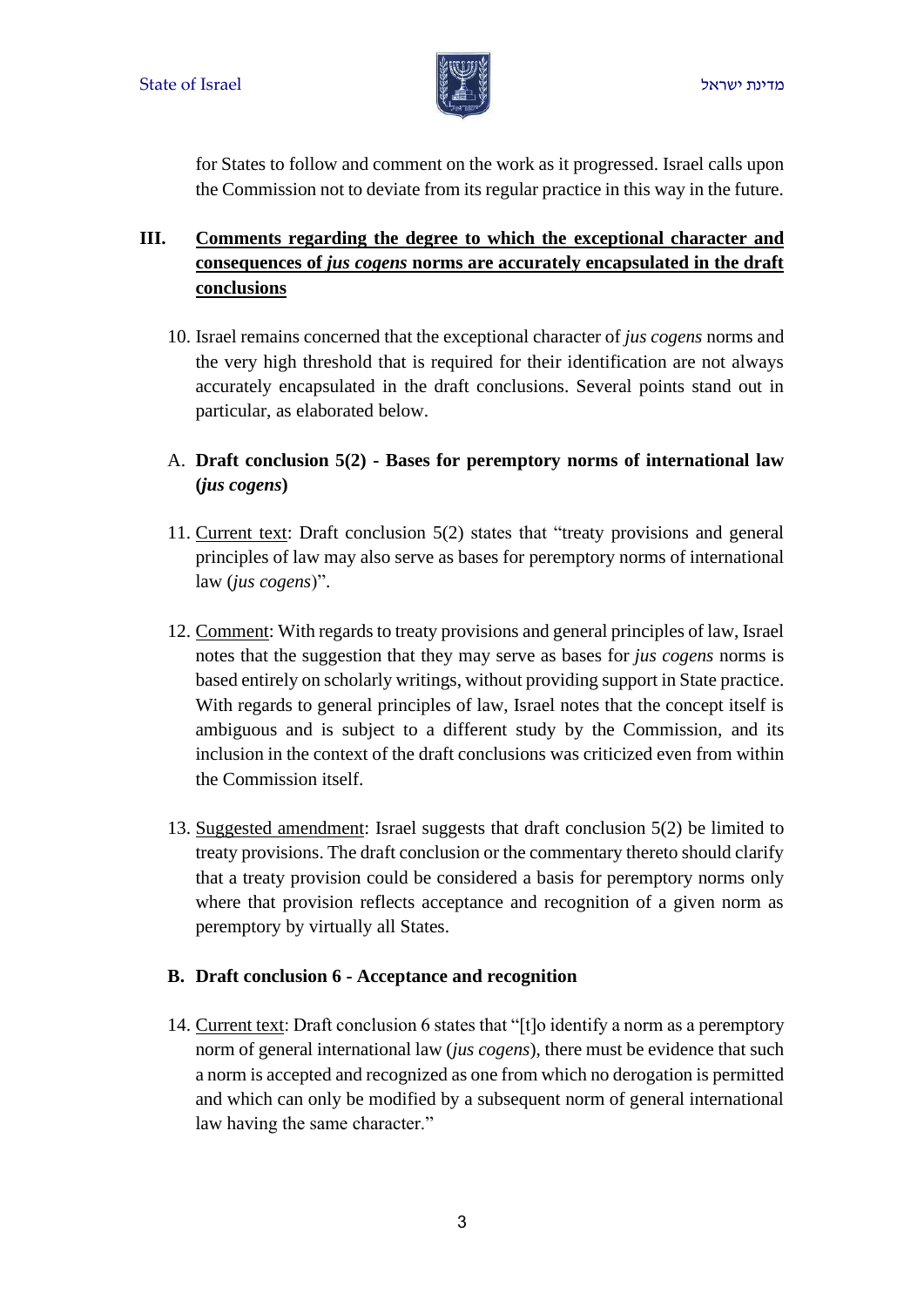

- 15. Comment: Israel is concerned that the commentary to draft conclusion 6 does not adequately capture the requirement of 'acceptance and recognition', and therefore disregards the exceptional character of *jus cogens* norms and the very high threshold required for their identification.
- 16. In Israel's view, the words "accepted and recognized" require that States must have expressed unequivocal and affirmative support for the status of a particular norm as one of *jus cogens*. Acts or omissions which may be interpreted as implied acceptance or recognition, for example, do not suffice. This basic notion does not find sufficient expression in the commentary, which leaves quite vague this important matter; fails to refer consistently to acceptance *and* recognition (sometimes referring to recognition alone); and cites jurisprudence that does not always make things clearer.
- 17. Suggested amendment: In light of the above, the commentary should clearly reflect the very high threshold necessary for a determination that there exist acceptance and recognition.

#### **C. Draft conclusion 7 - International community of States as a whole**

- 18. Current text: Draft conclusion 7(2) states that "[a]cceptance and recognition by a very large majority of States is required for the identification of a norm as a peremptory norm of general international law (*jus cogens*); acceptance and recognition by all States is not required."
- 19. Comment: The requirement that a norm be "accepted and recognized" by "the international community of States as a whole" sets yet another very high standard of State acceptance and recognition. However, this very high standard is not accurately reflected by the current language of draft conclusion  $7(2)$ , which refers simply to "a very large majority of States". Israel believes that the threshold entails virtually universal acceptance and recognition, a notion that regrettably seems to have been lost in the present draft text.
- 20. Suggested amendment: Israel suggests that draft conclusion 7(2) be reworded as follows:

Acceptance and recognition by a very large majority of States *virtually all States*  is required for the identification of a norm as a peremptory norm of general international law (*jus cogens*); acceptance and recognition by all States is not required."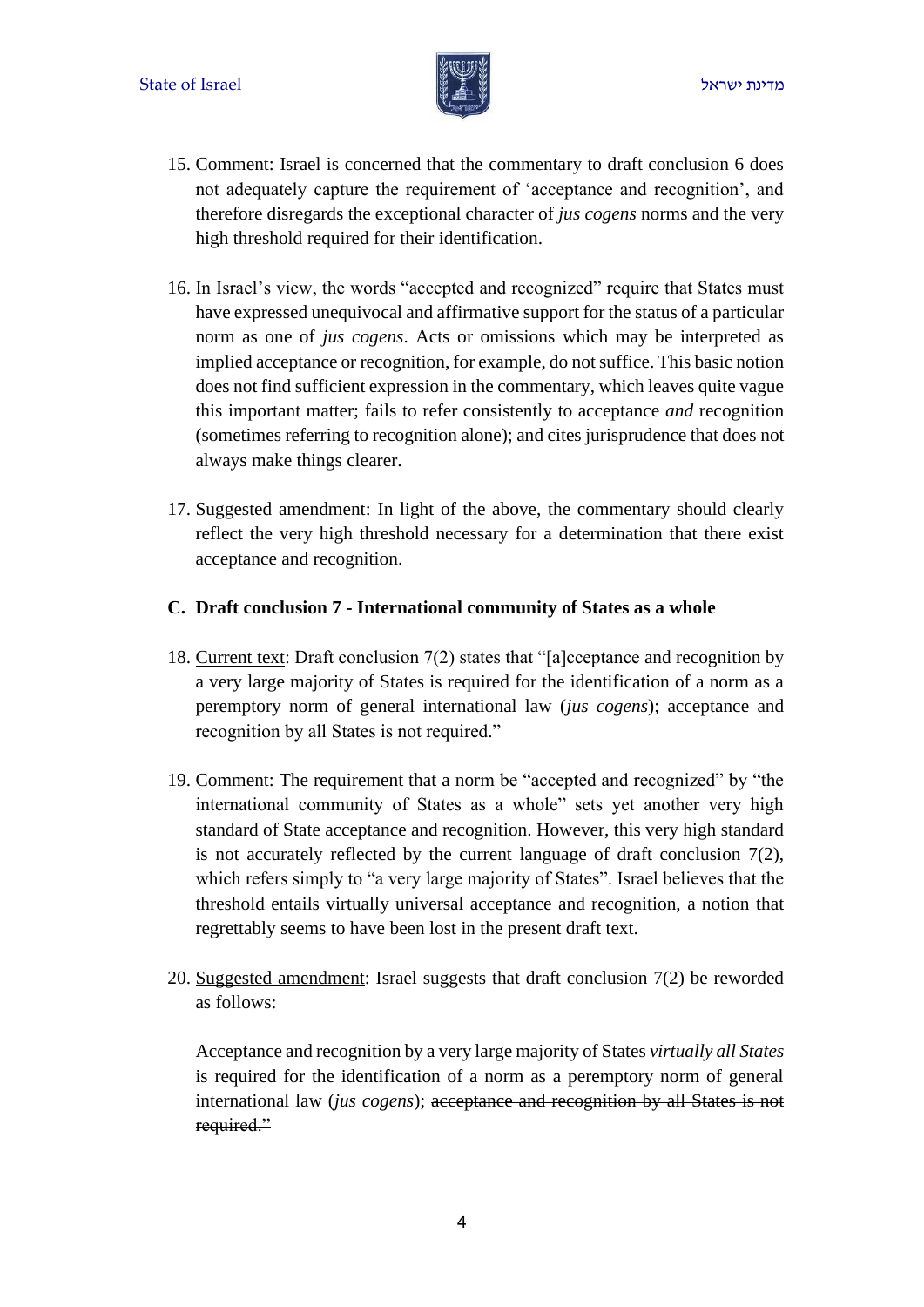

### **D. Draft conclusion 8 - Evidence of acceptance and recognition**

#### **Draft conclusion 8(1)**

- 21. Current text: Draft conclusion 8(1) states that "[e]vidence of acceptance and recognition that a norm of general international law is a peremptory norm (*jus cogens*) may take a wide range of forms".
- 22. Comment: Israel generally agrees with the statement that evidence of acceptance and recognition in this context may take a wide range of forms. Israel notes, in line with its comments to draft conclusion 6, that only forms of evidence which indicate active and affirmative expression of acceptance of recognition may be taken into account. Inaction or failure to react on behalf of the relevant State may not serve as a form of evidence of acceptance and recognition. This is because silence or failure to react by a relevant State may stem from diplomatic, political, strategic or other non-legal considerations, which do not reflect that State's legal view.
- 23. Suggested amendment: Israel suggests that the commentary clearly state that in the case of peremptory norms of general international law (*jus cogens*), inaction may in principle not be said to be evidence of acceptance and recognition.

### **Draft conclusion 8(2)**

24. Current text: Draft conclusion 8(2) provides a non-exhaustive list of the forms of evidence of acceptance and recognition that a norm of general international law is a peremptory norm (*jus cogens*).

## **Resolutions of international organizations or intergovernmental conferences**

25. Comment: With regard to resolutions of international organizations (such as UN General Assembly resolutions) or intergovernmental conferences, Israel is concerned with the apparent lack of sufficiently careful consideration of the issue. The commentary merely refers to such resolutions as "an obvious example" of materials expressing the views of States. In comparison, the Commission's draft conclusions on the topic "Identification of customary international law" provided significantly more detailed clarifications in the commentary as to when and how such resolutions may serve as evidence of customary international law. Israel believes that the commentary here, should similarly provide detailed clarifications. Israel would also note in this context, that the work of the ILC on customary international law did not refer to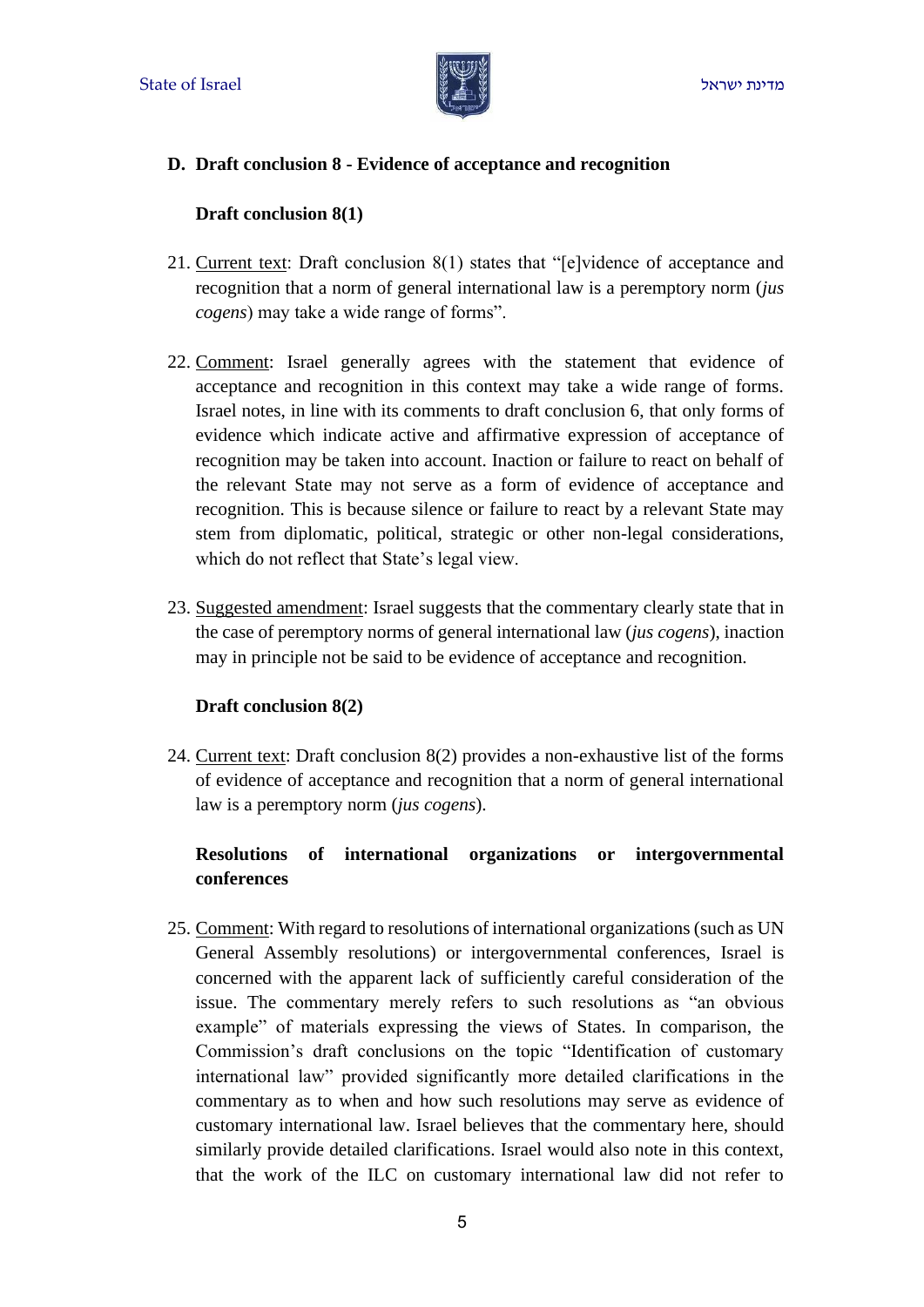

resolutions of international organizations or intergovernmental conferences as such, but to the conduct of States in connection with such resolutions, as a form of evidence of customary international law. Therefore, Israel believes that the commentary should clarify that such resolutions may be taken into account as relevant practice only as part of a case-by-case scrutiny of the conduct of States.

- 26. Israel also believes that great caution is needed before assigning normative value to resolutions of international organizations. Indeed, as the International Court of Justice noted, "considerable care is required before inferring from votes cast on resolutions before political organs such as the General Assembly conclusions as to the existence or not of a legal dispute on some issue covered by a resolution … some resolutions contain a large number of different propositions; a State's vote on such resolutions cannot by itself be taken as indicative of the position of that State on each and every proposition within that resolution". 1
- 27. As the Commission itself noted in the commentary to its work on customary international law, "this is due to the fact that such resolutions are normally not legally binding documents, and generally receive less legal review than, for example, treaty texts". Israel also accepts the Commission's observation that "the attitude of States towards a given resolution … expressed by vote or otherwise, is often motivated by political or other non-legal considerations".<sup>2</sup>
- 28. Among the factors to be examined are the particular content of the resolution, the debates and negotiations leading up to the adoption of the resolution (especially explanations of vote and similar statements given immediately before or after adoption), and the degree of support for the resolution.<sup>3</sup>
- 29. Suggested amendment: Israel suggests that draft conclusion 8(2) and the commentary thereto clearly reflect that resolutions of international organizations or intergovernmental conferences may not, in and of themselves, serve as indication for the legal positions of the involved States. Accordingly, the commentary should clarify that such resolutions, as well as States' votes in their context, cannot be automatically taken as evidence for the existence of a

<sup>1</sup> See *Obligations concerning Negotiations relating to Cessation of the Nuclear Arms Race and to Nuclear Disarmament (Marshall Islands v. United Kingdom), Preliminary Objections, Judgment*, I.C.J. Reports 2016 (hereinafter: "the *Marshall Islands* case"), p. 833, para. 56.

<sup>2</sup> See *Draft conclusions on identification of customary international law, with commentaries*, A/73/10, 2018, pp. 147-149.

<sup>&</sup>lt;sup>3</sup> In this regard, see the *Marshall Islands* case: "The wording of a resolution, and votes or patterns of voting on resolutions of the same subject-matter, may constitute relevant evidence of the existence of a legal dispute in some circumstances, particularly where statements were made by way of explanation of vote. ..."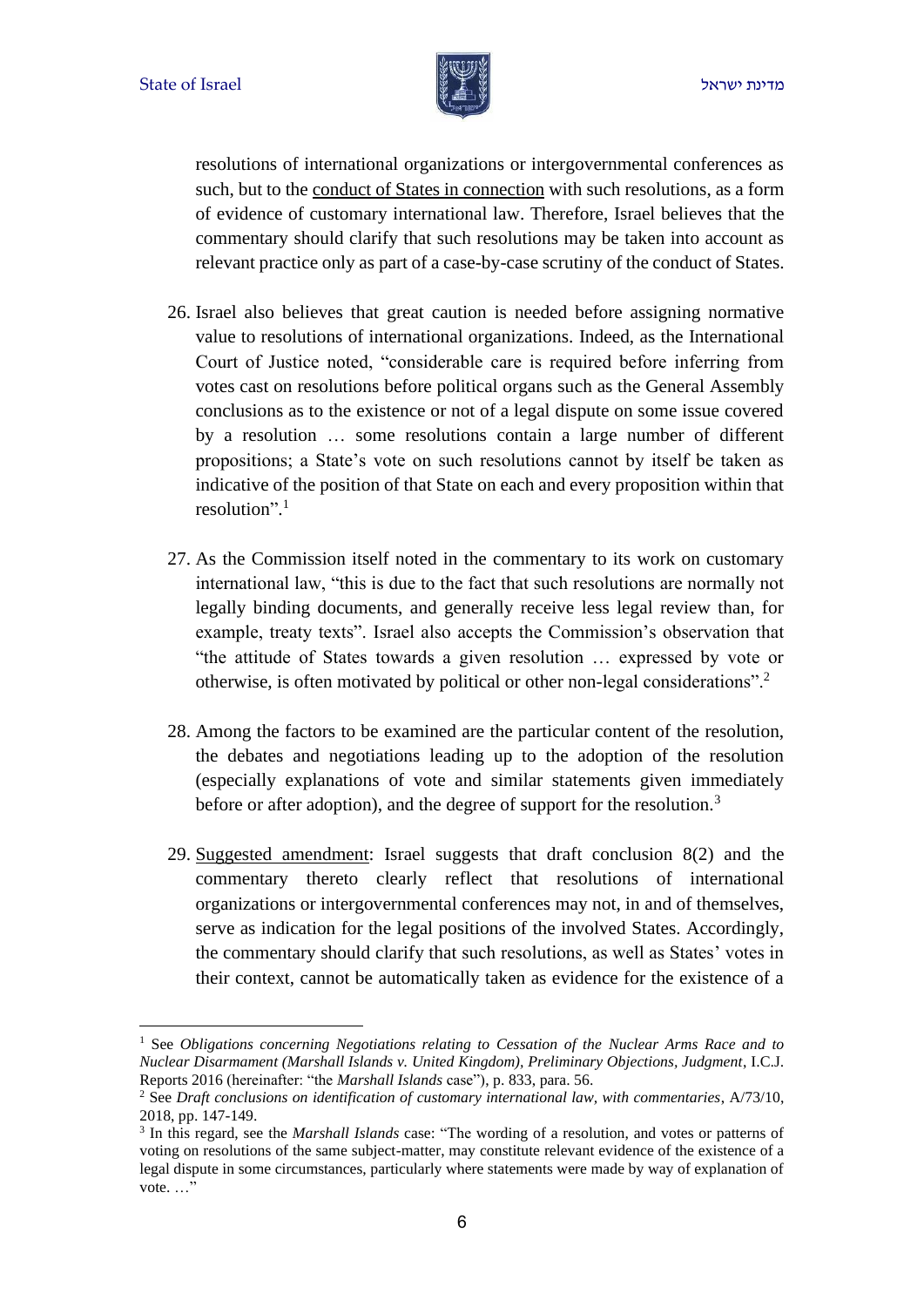

peremptory norm. Rather, as expressed by the ILC in the context of its work on customary international law, careful analysis of such resolutions and their related discussions may, depending on the context, be used to identify the legal positions of individual States on a case-by-case basis.

#### **Decisions and judgments of national courts**

- 30. Comment: The Commission's work on "Identification of customary international law" has already recognized that national courts "operate within a particular legal system, which may incorporate international law only in a particular way and to a limited extent", and that, therefore, "some caution is called for when seeking to rely on decisions of national courts as a subsidiary means for the determination of rules of customary international law".<sup>4</sup> This is all the more so as it is, in Israel's view, the executive branch that, in principle, reflects the official view of a State in international relations. The extent to which decisions of national courts as evidence of State practice should thus depend on the relevant legal system, and on the circumstances of the particular case.
- 31. In this context and more generally, higher national courts are more likely to have expertise in the interpretation and application of international law than lower ones – an important factor that must be kept in mind in the identification of *jus cogens* norms. The Commission itself recognized that "national courts may sometimes lack international law expertise and may have reached their decisions without the benefit of hearing argument advanced by States".<sup>5</sup> In light of the significance of identifying a norm as *jus cogens*, and the careful approach adopted by the ILC in its draft conclusions on "Identification of customary international law", Israel is of the view that decisions of national courts should be subject to a higher threshold than in the context of the determination of rules of customary international law.
- 32. Therefore, with regards to decisions and judgments of national courts, Israel believes that they can be regarded as evidence of acceptance and recognition of *jus cogens* norms by a State, only in the case of final and definitive decisions of higher courts. In Israel's view, only such decisions should be considered

<sup>4</sup> ILC, "Draft conclusions on identification of customary international law and commentaries thereto", Report of the International Law Commission, Seventieth Session (30 April-1 June and 2 July-10 August 2018), U.N. Doc. A/73/10 (2018), p. 150.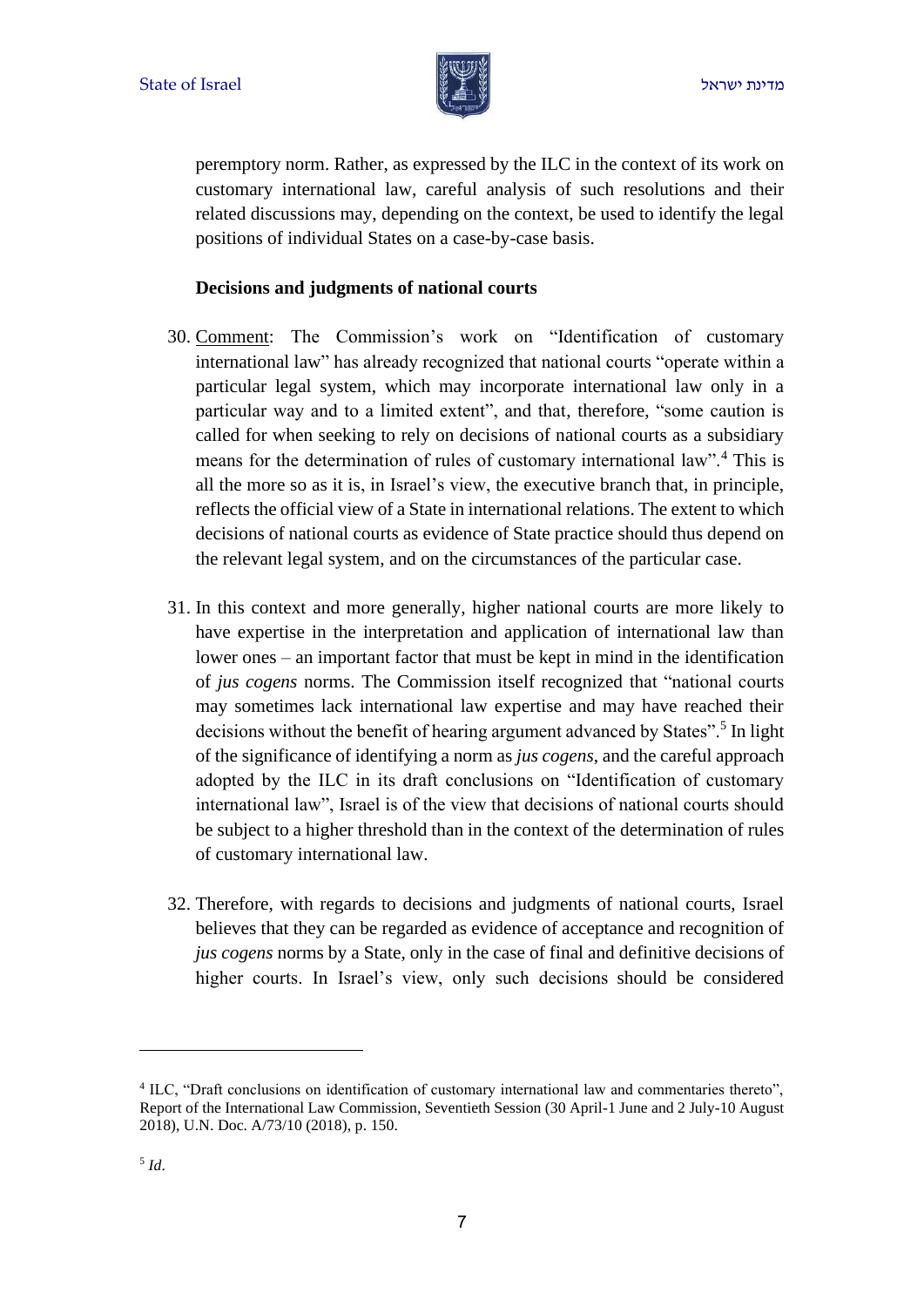

reflective of the view of the State in question. <sup>6</sup> Otherwise, a decision that is subject to further proceedings before a higher court may lead to a different result, thus changing the judicial view of the State in question.

33. Suggested amendment: Israel suggests that the commentary clarify the limited circumstances in which decisions of national courts may serve as evidence of acceptance and recognition of a norm of general international law as peremptory. In particular, Israel suggests that the commentary clearly state that the level of a court in the domestic judicial hierarchy should be taken into account.

#### **Public statements made on behalf of States**

- 34. Comment: The commentary does not provide any explanation for the term "public statements made on behalf of States". As there are different types of public statements, made by different actors, in different contexts, it is important that the commentary clarify that these considerations are relevant to assessing the weight of each statement.
- 35. Suggested amendment: Given the significance of *jus cogens* norms, it is important that the standard for assessing public statements on behalf of States is at least as high as the one used by the Commission in its work on customary international law. Therefore, Israel suggests that the commentary make clear that public statements made on behalf of states would be relevant in ascertaining *jus cogens* norms only in cases where the relevant statement was made by an authorized representative of the State concerned and made in an official capacity.

### **Government legal opinions and diplomatic correspondence**

36. Comment: The commentary does not provide any State practice showing reliance on government legal opinions and diplomatic correspondence for ascertaining *jus cogens* norms. Unlike other forms noted in this draft conclusion, government legal opinions and diplomatic correspondence are more than likely intended to be confidential. Considering the need for a very high evidentiary threshold of evidence of acceptance and recognition, the standards for utilizing government legal opinions and diplomatic correspondence as evidence for their formation should be high.

<sup>6</sup> See Israel's comments and observations in that regard made in the context of the Commission's work on customary international law. See Identification of customary international law, Comments and observations received from Governments, A/CN.4/716, p. 25.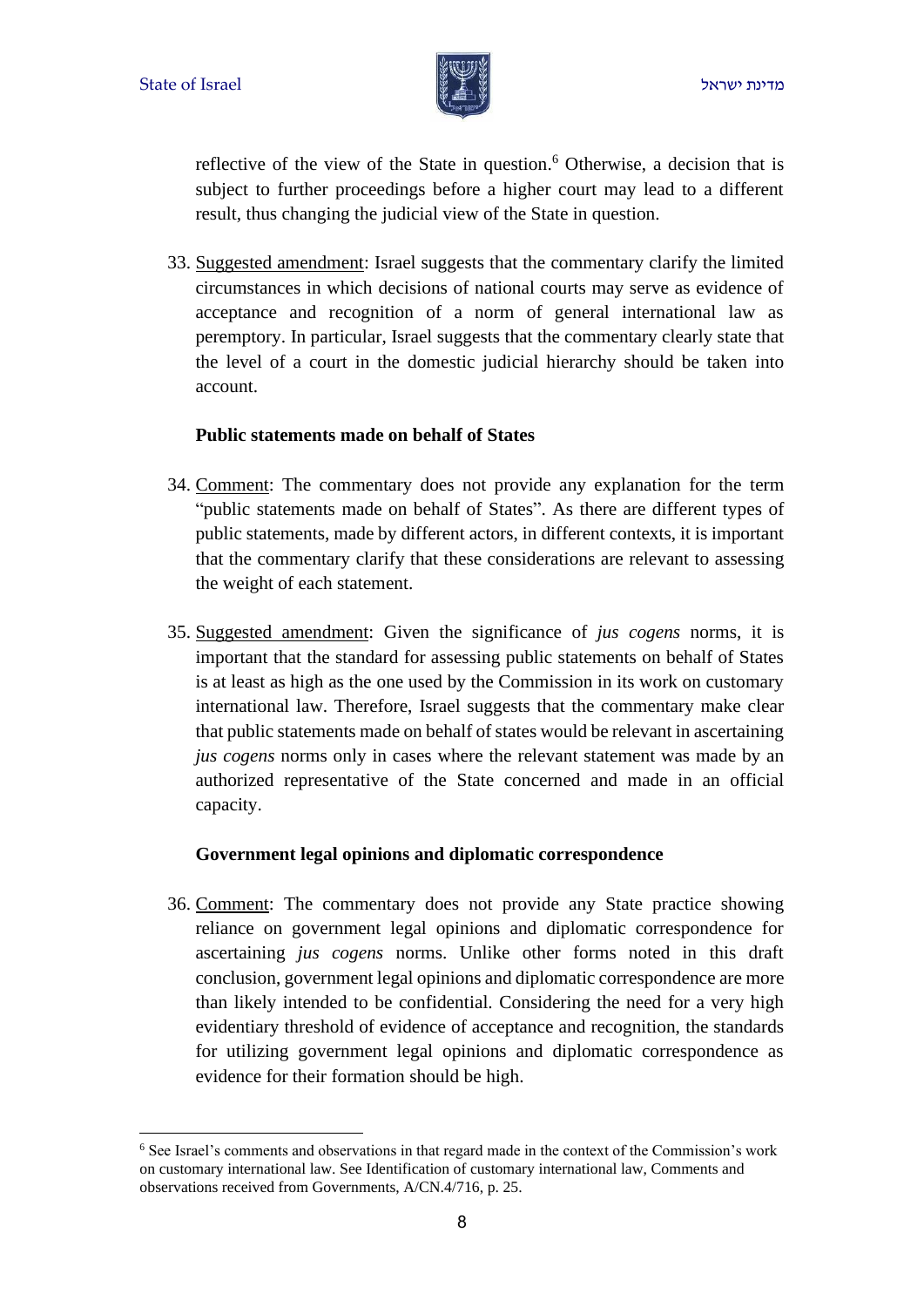

Suggested amendment: In light of the above, Israel recommends, for the sake of clarity, that the commentary state that government legal opinions and diplomatic correspondence may be taken into account, provided it is clear, in the circumstances, that they represent the authoritative view of the State. For example, if they are made publicly available as such by that State.

#### **Administrative acts**

- 37. Comment: The commentary does not provide a definition for this term, or any example of State practice in this context. The lack of explanation in the commentary regarding administrative acts makes it difficult to comment on which specific circumstances the commentary has in mind as relevant.
- 38. Suggested amendment: Israel suggests deleting the reference to administrative acts, or at least providing the necessary definition, as well as context, which would explain in which circumstances such acts could be evidence of *jus cogens*.

# **E. Draft conclusion 9 - Subsidiary means for the determination of the peremptory character of norms of general international law**

- 39. Current text: Draft conclusion 9 lists subsidiary means for the determination of the peremptory character of *jus cogens* norms.
- 40. Comment: Israel notes that draft conclusion 9 is based on Article 38(1)(d) of the Statute of the International Court of Justice, which pertains to the sources of law to be applied by the Court. In this context, Israel would like to recall that the criteria for determining whether a norm is peremptory, depends on whether States have accepted and recognized a certain norm as such. The commentary correctly notes that the subsidiary means mentioned in draft conclusion 9 merely "facilitate the determination of whether there is acceptance and recognition by States but they themselves are not evidence of such acceptance and recognition".
- 41. Israel notes that the text of draft conclusion 9(2) lists "[t]he works of expert bodies established by States or international organizations" as subsidiary means. However, it is important to note that that Article  $38(1)(d)$ , as well as the Commission's draft conclusions on identification of customary international law, do not refer to the work of expert bodies. The commentary does not provide any indication or reference to relevant State practice that establishes such work of expert bodies as a subsidiary means. Accordingly, Israel is of the view that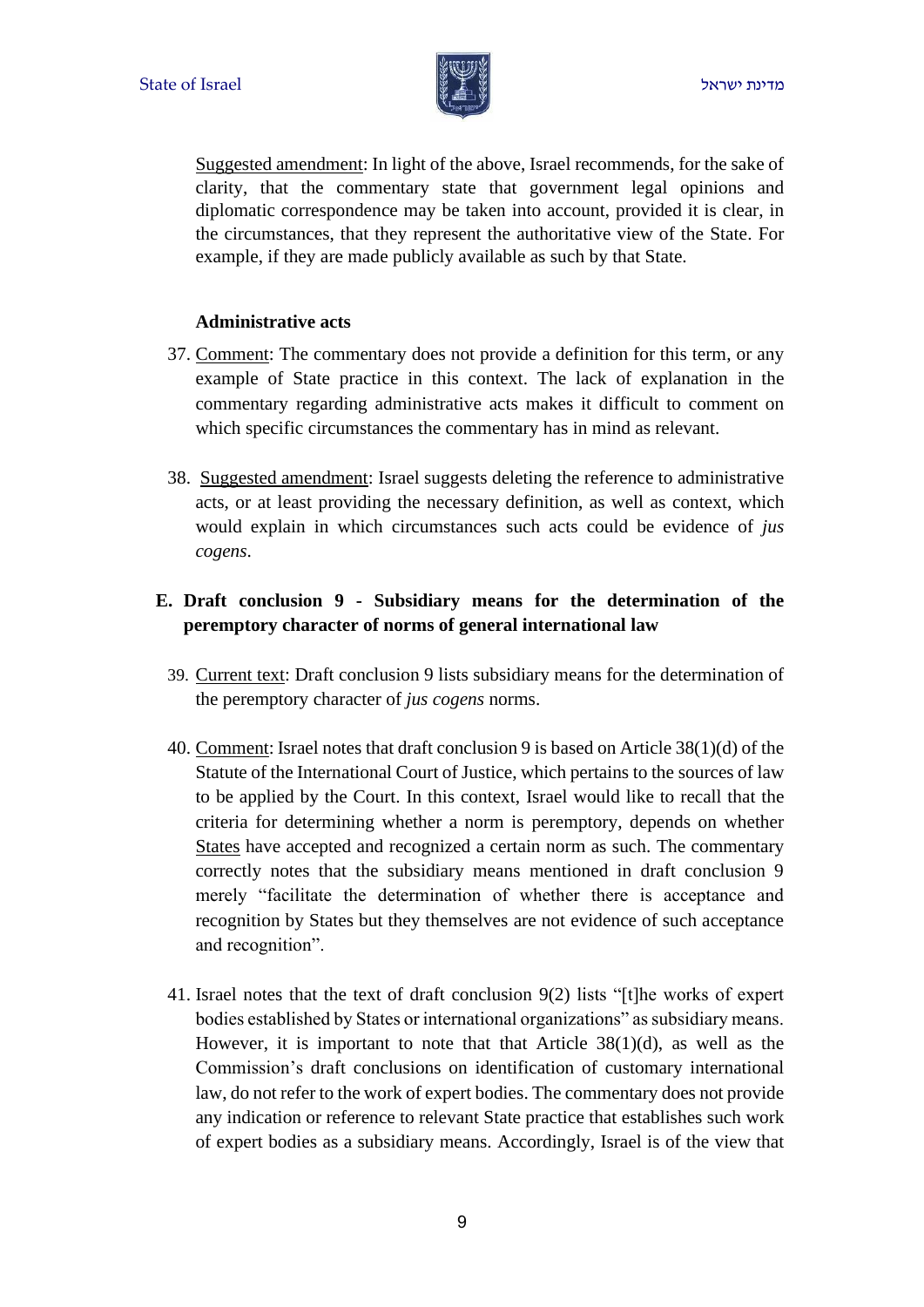

this suggestion is not based on any established rule or practice, and objects to its inclusion.

- 42. Suggested amendment: Israel requests to delete the reference to the work of expert bodies from the draft conclusions. At most, the issue of expert bodies should be dealt with in the commentary, in line with the careful treatment that the work of international bodies engaged in the codification and development of international law received in the work of the Commission on "Identification of customary international law".<sup>7</sup>
- E. **Draft conclusion 14 - Rules of customary international law conflicting with a peremptory norm of general international law (***jus cogens***)**
- 43. Current text: Draft conclusion 14(3) states that "[t]he persistent objector rule does not apply to peremptory norms of general international law (*jus cogens*)".
- 44. Comment: Israel notes that the existence of persistent objectors is highly relevant to whether a norm has been accepted and recognized by the international community of States as a whole. The commentary maintains that a *jus cogens* norm may develop notwithstanding a persistent objector as the acceptance and recognition required for the identification of such norms are those of "a very large majority of States" only. The statements in support of this assertion appear too broad and potentially confusing. In line with Israel's position in the context of its comments to draft conclusion 7(2), given that virtually universal acceptance and recognition are required for the formation of a *jus cogens* norm, it is highly questionable whether such norms could be developed and crystallized in the face of significant persistent objection.
- 45. Suggested amendment: In light of the above, Israel suggests to omit draft conclusion 14(3). In case the Commission wishes to maintain this draft conclusion, at the very least the commentary should reflect that there exists disagreement as to whether *jus cogens* norms could be developed and crystallized in the face of significant persistent objection.

 $\frac{7}{1}$  The Commission noted in the commentary to its draft conclusions on identification of customary international law, that the value of each output by an expert body "needs to be carefully assessed in the light of the mandate and expertise of the body concerned, the extent to which the output seeks to state existing law, the care and objectivity with which it works on a particular issue, the support a particular output enjoys within the body, and the reception of the output by States and others." See *supra* note 4, at p. 151.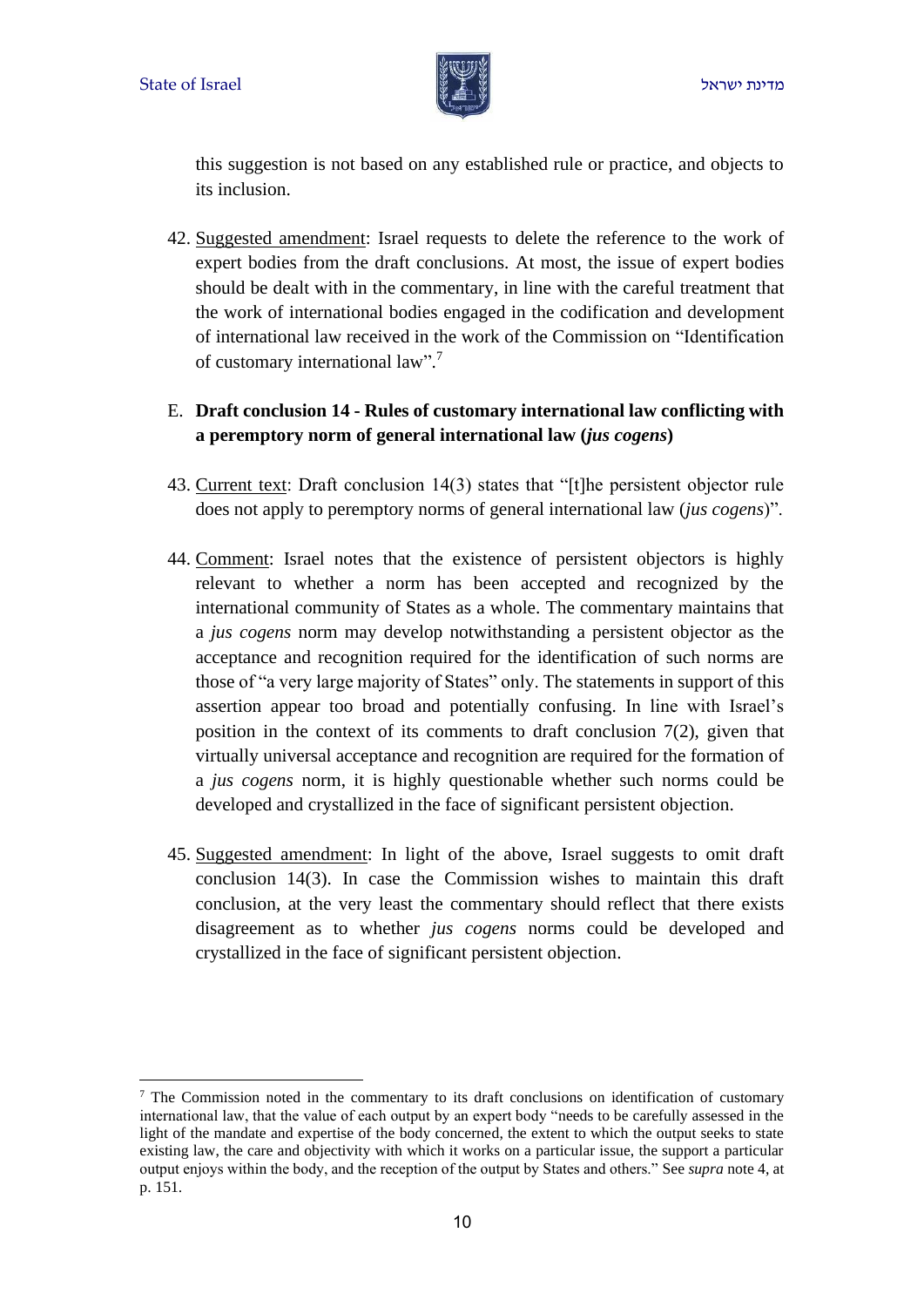

#### **IV. Codification of existing law vs. progressive development of the law**

46. As stated above, Israel views with concern any attempts to attach to the violation of *jus cogens* norms consequences that go beyond the contours of the regime proposed in Article 53 of the Vienna Convention on the Law of Treaties. In this regard, Israel reiterates that Part Three of the draft conclusions, in particular, mainly comprises suggestions for the progressive development of the law, or for new law. If the Commission nevertheless decides to engage in such proposals, the Commission should clearly so indicate. Several points in that regard are provided below.

# **A. Draft conclusion 16 - Obligations created by resolutions, decisions or other acts of international organizations conflicting with a peremptory norm of general international law (***jus cogens***)**

- 47. Current text: The commentary to draft conclusion 16 states that "[d]raft conclusion 16 is … meant to be broad, covering all resolutions, decisions and acts that would otherwise establish obligations under international law." The commentary specifically notes that draft conclusion 16 applies to resolutions of the United Nations Security Council, taken under chapter VII of the Charter of the United Nations.
- 48. Comment: Israel notes that article 53 of the Vienna Convention on the Law of Treaties deals only with the implications of *jus cogens* norms have on international treaties, and does not deal with resolutions of international organizations. Israel shares the concerns raised by a number of States that there is a significant lack of State practice demonstrating that a State may refuse to comply with a binding Security Council resolution based on an assertion of a breach of a *jus cogens* norm.
- 49. Suggested amendment: Accordingly, the commentary's reference to resolutions of the United Nations Security Council in this context cannot be regarded as reflecting existing law and should be omitted.

## B. **Draft conclusion 19 - Particular consequences of serious breaches of peremptory norms of general international law (***jus cogens***)**

50. Current text: Draft conclusion 19 concerns "particular consequences of serious breaches of obligations arising under peremptory norms of general international law (*jus cogens*)".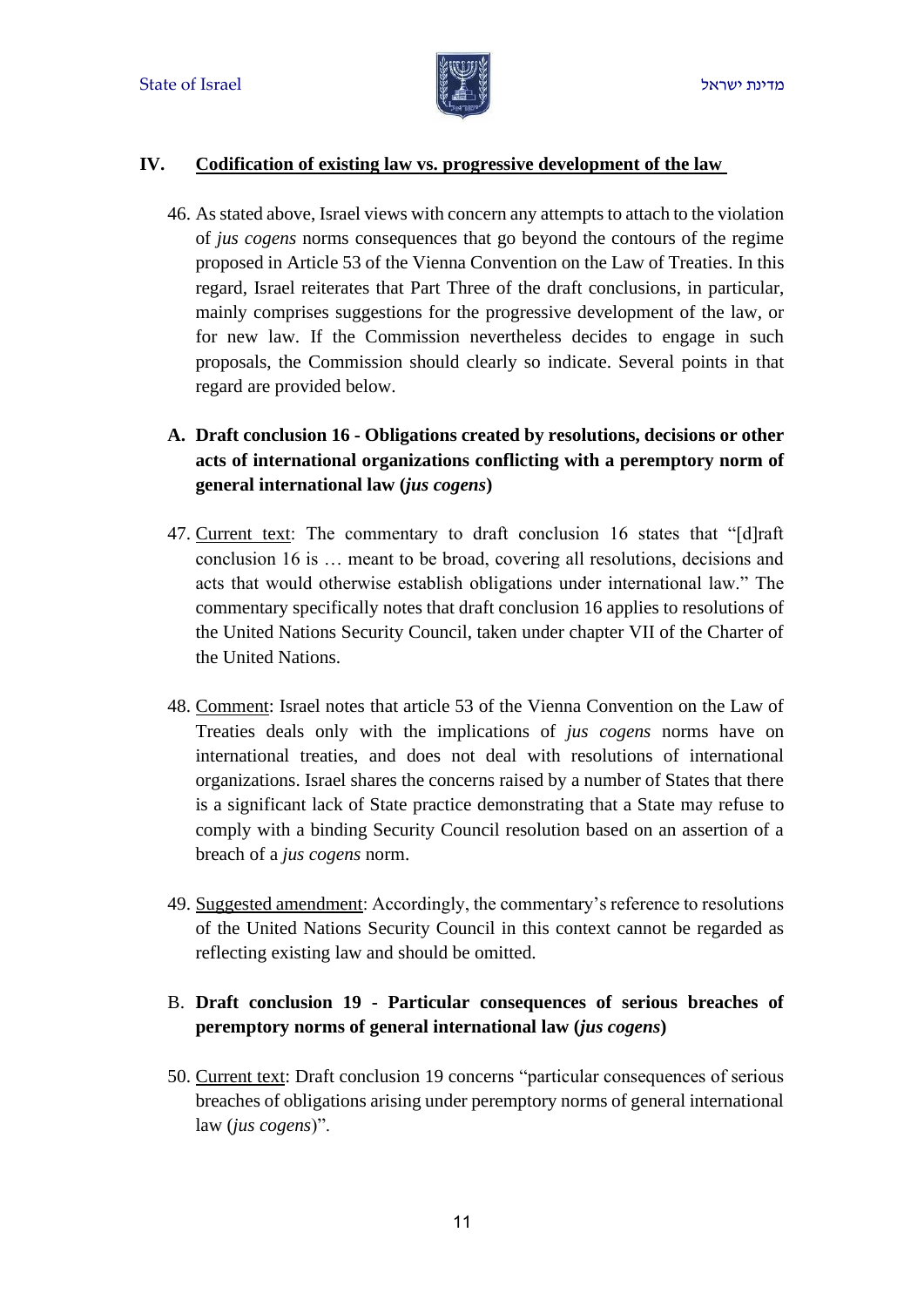

- 51. Comment: As noted by the commentary, this draft conclusion is based, to a great extent, on the Draft Articles on Responsibility of States for Internationally Wrongful Acts (the "Draft Articles on State Responsibility"), as well as on some advisory opinions of the International Court of Justice. As for the Draft Articles on State Responsibility, Israel reiterates its view, which is shared by other States, that not all of the Draft Articles on State Responsibility reflect customary international law. With regards to draft article 41(1) of the Draft Articles on State Responsibility, which serves as basis for draft conclusion 19(1) on *jus cogens*, the Commission has itself acknowledged in the commentary thereto that "it may be open to question whether general international law at present prescribes a positive duty of cooperation, and paragraph 1 in that respect may reflect the progressive development of international law". This remains true today. The commentary to the current draft conclusions on *jus cogens* does not provide sufficient (if any) evidence of development of State practice regarding the suggestion in draft article 41(1) of the Draft Articles on State Responsibility that would indicate a change in this position. <sup>8</sup> Therefore, Israel considers that the particular consequences referred to in draft conclusion 19 do not reflect existing international law.
- 52. As for the two advisory opinions that are cited in paragraph 2 of the commentary in support of draft conclusion 19, it should be recalled that in both opinions the Court did not explicitly identify a norm of *jus cogens*, but rather referred to the *erga omnes* character of the rules in question. Accordingly, these two advisory opinions cannot serve as a reliable source for establishing a duty of States to cooperate to bring a breach of *jus cogens* to an end.
- 53. Suggested amendment: Israel is thus of the view that draft conclusion 19 should be omitted from the Draft Conclusions. If it is not omitted, Israel suggests that the commentary at the very least make it clear that it does not reflect existing law.

#### **C. Draft conclusion 21 - Procedural requirements**

54. Current text: Draft conclusion 21 outlines a procedure for invalidating or terminating a rule of international law on the grounds that it conflicts with a peremptory norm of general international law.

<sup>8</sup> The commentary to the draft conclusions on *jus cogens* refers in this regard merely to one national court judgement, without mentioning that even in that single case, the State of that court, in the context of its statement in the Sixth Committee, viewed with concern the reliance of the draft conclusions on the Draft Articles on State Responsibility, and stated that the status of the Draft Articles on State Responsibility as customary international law is unsettled.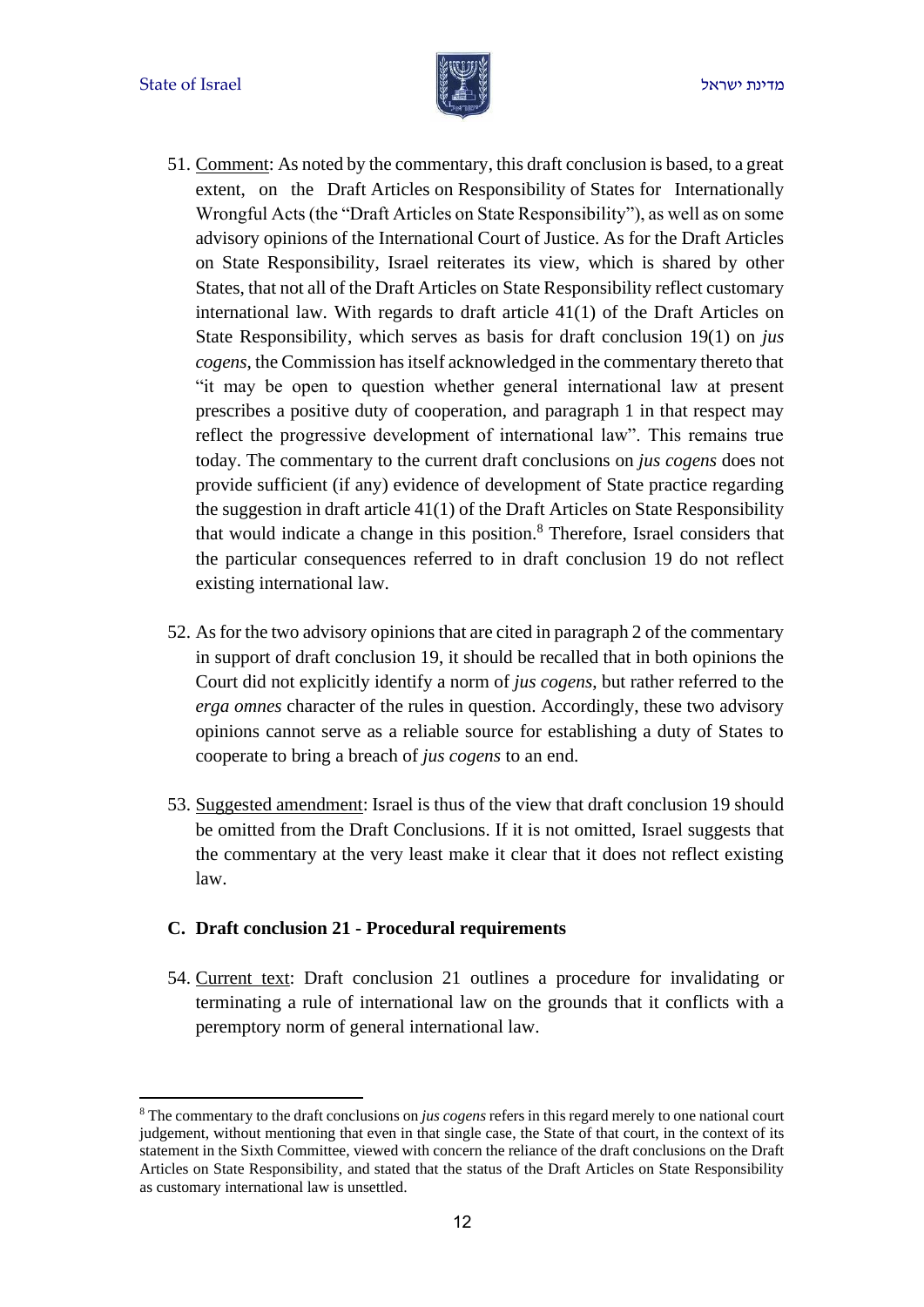

- 55. Comment: Draft conclusion 21, too, clearly does not reflect existing international law, and the procedure offered in it is novel. The commentary to draft conclusion 21 itself states that "not every aspect of the detailed procedure set forth in draft conclusion 21 constitutes customary international law."
- 56. Israel would like to recall that, as the commentary correctly highlights, the International Court of Justice determined that the mere fact that rights and obligations of a *jus cogens* character may be at issue in a dispute, would not give the Court jurisdiction to entertain that dispute.<sup>9</sup>
- 57. Suggested amendment: In line with its view that the draft conclusions should not go beyond reflecting the state of the law as it currently stands, Israel believes that draft conclusion 21 should be omitted from the draft conclusions. The inclusion of procedural provisions concerning dispute resolution is particularly inappropriate given that the draft conclusions are not intended to become a convention, as noted by the Special Rapporteur himself in his first report.<sup>10</sup>
- 58. If the draft conclusion is not omitted, the commentary should at least make it clear that the draft conclusion as a whole does not reflect current existing law.
- 59. For similar reasons, in line with its statement in the Sixth Committee in 2019, Israel continues to support the decision made by the Commission not to include draft conclusions that concern the exercise of domestic jurisdiction over offenses that may be prohibited by *jus cogens* norms, as well as not to address the question of immunities in this context.

## **V. Draft conclusion 23 - Inclusion of a non-exhaustive list of** *jus cogens* **norms as an annex to the draft conclusions**

60. Current text: Draft conclusion 23 refers to a non-exhaustive list of norms that the Commission is said to have previously referred to as having the status of *jus cogens*. The list itself is attached as an annex to the draft conclusions.

<sup>9</sup> See *Armed Activities on the Territory of the Congo (New Application: 2002) (Democratic Republic of the Congo v. Rwanda), Jurisdiction and Admissibility, Judgment*, *I.C.J. Reports 2006*, p. 6, at p. 32: "The Court observes, however, as it has already had occasion to emphasize, that "the *erga omnes* character of a norm and the rule of consent to jurisdiction are two different things" (East Timor (Portugal v. Australia), Judgment, I.C.J. Reports 1995, p. 102, para. 29), and that the mere fact that rights and obligations *erga omnes* may be at issue in a dispute would not give the Court jurisdiction to entertain that dispute. The same applies to the relationship between peremptory norms of general international law (*jus cogens*) and the establishment of the Court's jurisdiction: the fact that a dispute relates to compliance with a norm having such a character, which is assuredly the case with regard to the prohibition of genocide, cannot of itself provide a basis for the jurisdiction of the Court to entertain that dispute. Under the Court's Statute that jurisdiction is always based on the consent of the parties.")

<sup>&</sup>lt;sup>10</sup> *See* First report on jus cogens by Dire Tladi, Special Rapporteur (A/CN.4/693), p. 45.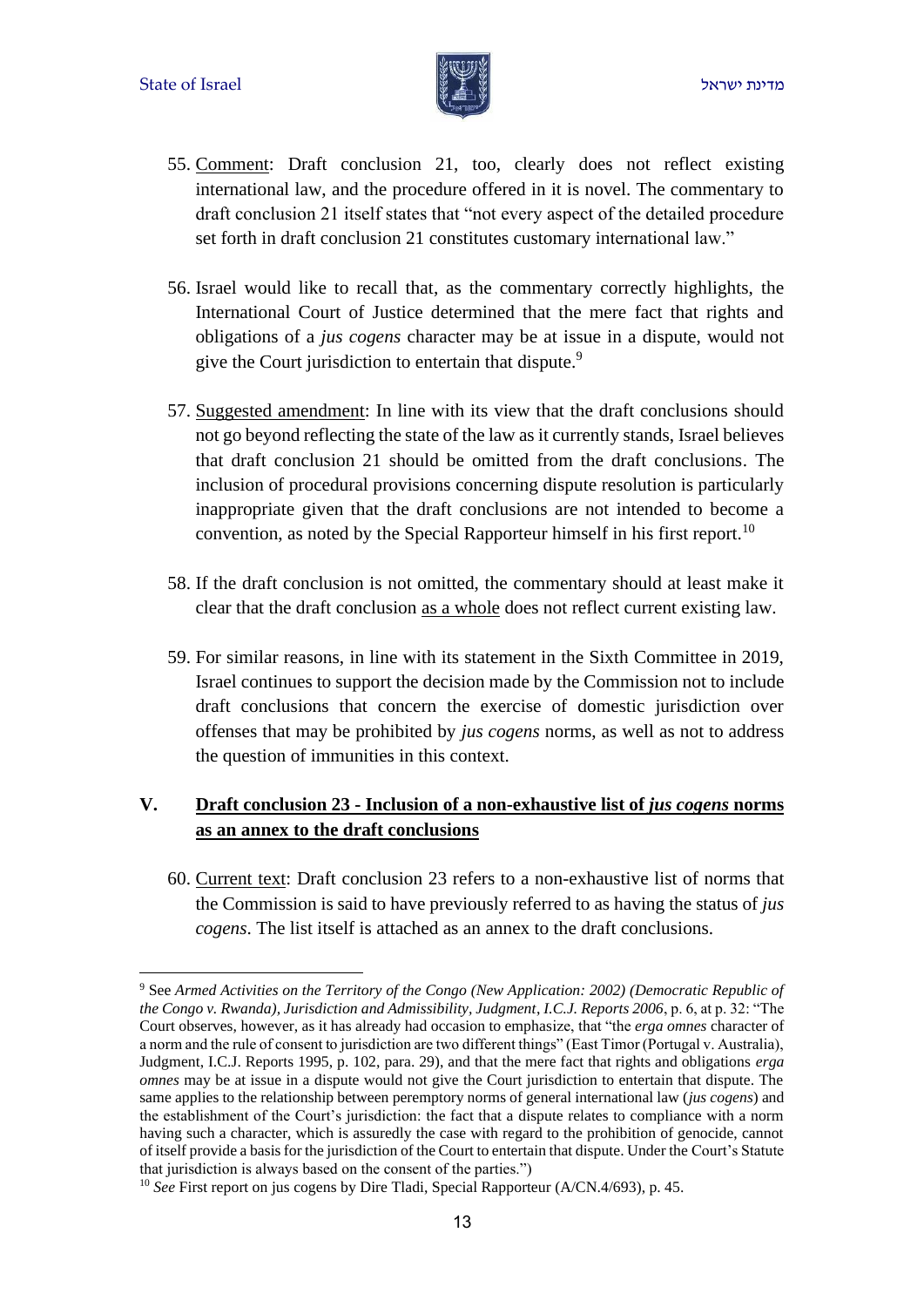

- 61. Comment: Israel joins numerous other States in objecting to the inclusion of any list of substantive norms of *jus cogens* in a project which the Commission itself described as dedicated solely to the methodology of identifying such norms. The decision of the Commission to include the list is indeed surprising in light of the commentary to draft conclusion 1 (Scope), which clearly states that "[t]he draft conclusions are … not concerned with the determination of the content of the peremptory norms themselves". The commentary to draft conclusion 22 similarly states that "the present draft conclusions are not intended to address the content of individual peremptory norms of general international law (*jus cogens*)." It is also noteworthy that a similar path was not taken in the context of the Commission's recent work on the topic 'Identification of customary international law', and in its current work on the topic 'General principles of law'.<sup>11</sup>
- 62. **First, the fact that the Commission arguably recognized certain norms in the past as** *jus cogens* **does not of itself guarantee that these norms would be recognized as** *jus cogens* **if the methodology currently suggested by the draft conclusions would be applied to them**. In fact, most references by the Commission to *jus cogens* in the past were not substantiated by the kind of inquiry mandated by the draft conclusions themselves.
- 63. If the Commission were in fact interested in using its own past propositions to demonstrate that certain norms have a peremptory character, it should have, at the very least, inquired whether (and shown that) these propositions were wellfounded and based on a coherent methodology, as noted above. This is significant, particularly in light of the commentary to draft conclusion 1 (Scope), which clearly states that "[t]he process of identifying whether a norm of international law is peremptory or not requires the application of the criteria developed in these draft conclusions." In the absence of such an analysis, the list cannot be treated as indicative of *jus cogens* norms.
- 64. Moreover, several of the rules included in the list raise significant doubts. For instance, when addressing the right to self-determination in paragraph 12 of the commentary to draft conclusion 23, the Commission refers to several examples in which it supposedly already recognized this right as a *jus cogens* norm in the past. Yet, if one looks at some of the examples mentioned in the commentary to substantiate this apparent recognition, a different picture emerges. In some examples, the Commission examined the possibility of referring to the right to

<sup>&</sup>lt;sup>11</sup> *See* First report on general principles of law by Special Rapporteur Marcelo Vázquez-Bermúdez (A/CN.4/732), p. 10.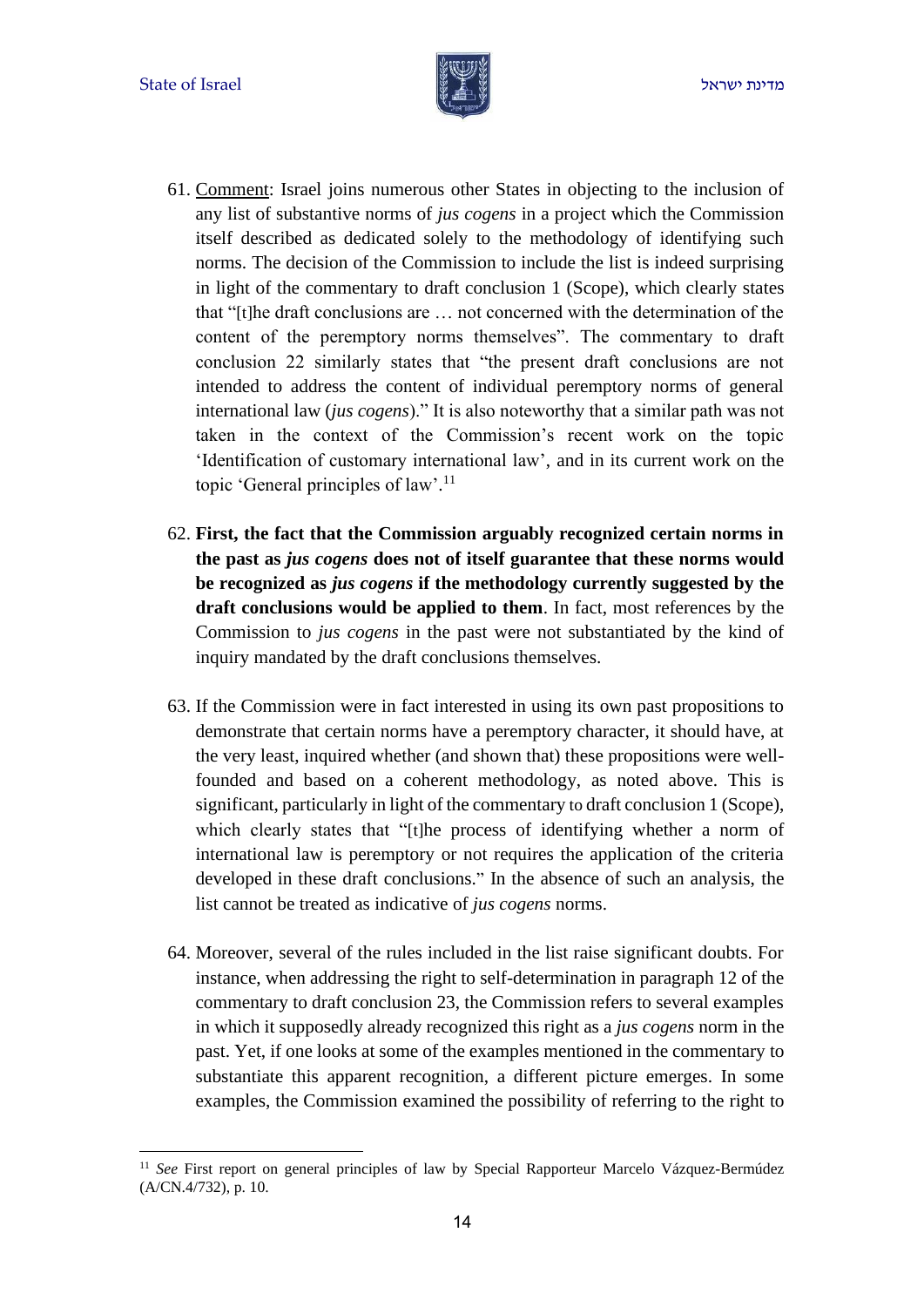

self-determination as an example of *jus cogens* norms without reaching a definitive conclusion.<sup>12</sup> In other citations, the Commission actually stated specifically that it is better not to identify specific *jus cogens* norms, but rather to leave the full content of the rule of *jus cogens* to be worked out in State practice and in the jurisprudence of international tribunals.<sup>13</sup> In yet another example cited in the commentary, the Commission conflated the term *jus cogens* with the term *erga omnes*, relying in its analysis on sources which referred to the right to self-determination as *erga omnes*rather than *jus cogens*. 14 None of the sources cited in the commentary included a thorough methodological examination justifying the conclusion that the right to selfdetermination satisfied the *jus cogens* threshold.

65. **Second, Israel does not agree that all of the norms listed in the annex are of** *jus cogens* **character, and is of the view that the list is likely to generate significant disagreement among States and dilute the concept of** *jus cogens* **norms and its legal authority**. For example, the concept of "basic rules of international humanitarian law", which is included in the list, is not only far too vague, but paragraph 8 of the commentary to draft conclusion 23, which addresses these rules, fails to demonstrate that they are in fact *jus cogens* norms. The commentary mentions three sources that refer to the basic rules of international humanitarian law: (1) the Commission's commentary to Draft Article 40 of the Draft Articles on State Responsibility; (2) the conclusions of the Study Group on fragmentation of international law; and (3) the report of the Study Group on fragmentation of international law. Yet, none of these references provides sufficient evidence to demonstrate that the basic rules of international humanitarian law—whatever they are precisely—meet the standards codified in Article 53 of the Vienna Convention on the Law of Treaties and indeed endorsed by the draft conclusions themselves. For instance, the commentary to Draft Article 40 of the Draft Articles on State Responsibility refers to the *Nuclear Weapons* advisory opinion, in which the Court opined that certain "fundamental rules are to be observed by all States whether or not they

<sup>&</sup>lt;sup>12</sup> *See* Conclusion 33 of the Conclusions of the work of the Study Group on the Fragmentation of International Law: Difficulties arising from the Diversification and Expansion of International Law (A/61/10), p. 419.

<sup>&</sup>lt;sup>13</sup> See, for example, paragraph 3 of the commentary to draft article 50 of the Draft Articles on the Law of Treaties, where the Commission explicitly decided against suggesting specific examples of *jus cogens* norms in the Draft Articles on the Law of Treaties. The reason for the Commission's decision not do so was that suggesting examples would require the Commission to engage "in a prolonged study of matters" which fall outside the scope" of its work on the Draft Articles on the Law of Treaties. Indeed, the Commission itself explicitly recognized that suggesting that a norm is peremptory requires a rigorous methodology, and cannot be a result of unsubstantiated assertions.

<sup>&</sup>lt;sup>14</sup> See, for example, paragraph 5 of the commentary to draft article 40 of the Draft Articles on State Responsibility*,* which refers, *inter alia*, to the *East Timor case*. However, it is important to note that International Court of Justice did not refer in that case to the right to self-determination as a *jus cogens* norm.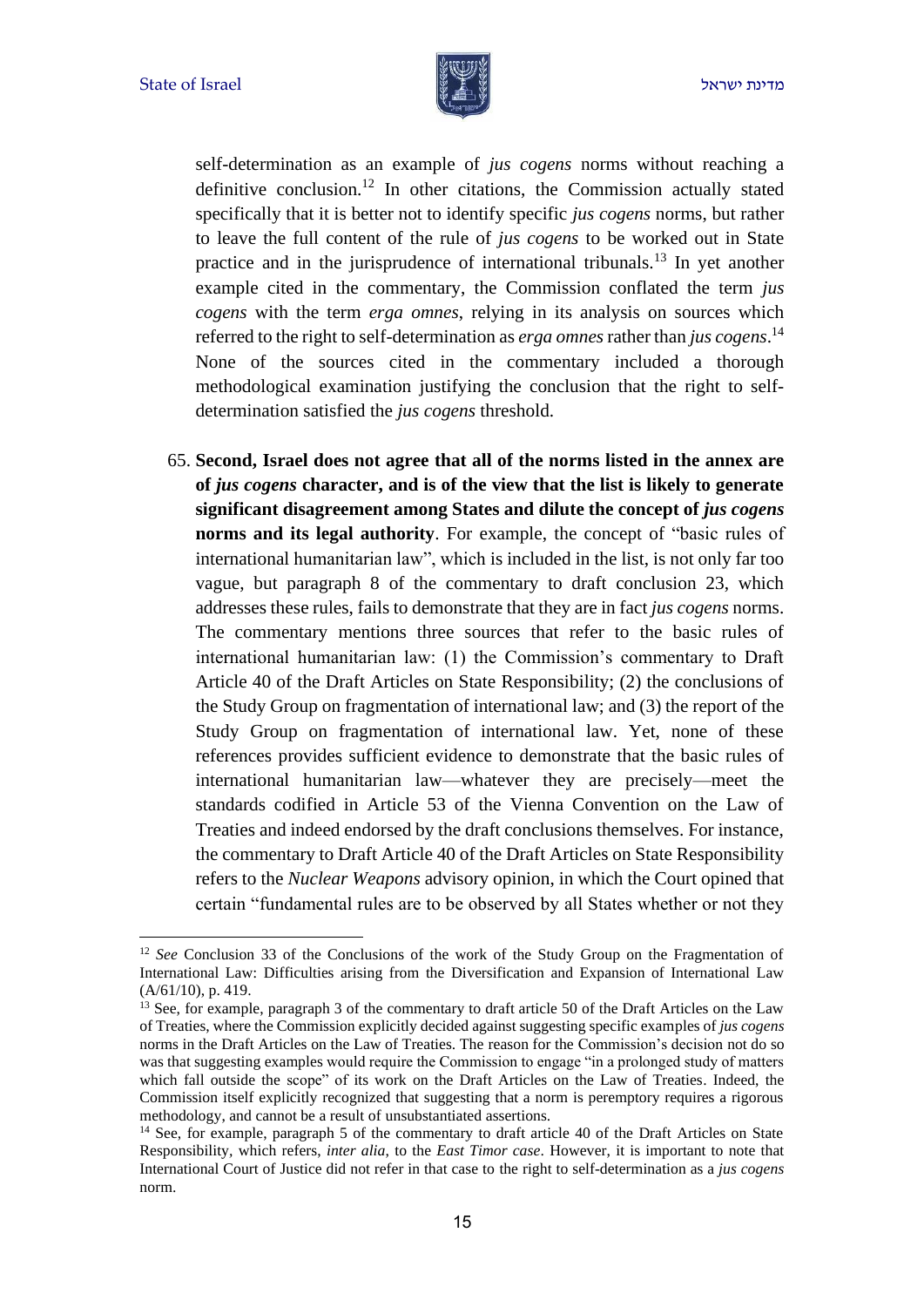

have ratified the conventions that contain them, because they constitute intransgressible principles of international customary law". The commentary to Draft Article 40 states that "[i]n the light of the description by ICJ of the basic rules of international humanitarian law applicable in armed conflict as "intransgressible" in character, it would also seem justified to treat these as peremptory. Yet, this interpretation is by no means obvious. The Court referred therein to "a great many rules of humanitarian law", language that seems incommensurate with the existing notion of a limited corpus of *jus cogens* norms.

- 66. Moreover, a few paragraphs after the one cited by the Commission, the Court explicitly addresses the question of the *jus cogens* status of international humanitarian law rules, and states clearly that there is "no need for the Court to pronounce on this matter". This clearly reflects that the word "intransgressible" used by Court was not intended to refer to *jus cogens*. This comment also applies to the similarly questionable interpretation of the *Nuclear Weapons* Advisory Opinion in paragraph 5 of the commentary to draft conclusion 5(1).
- 67. The conclusions and the report of the Study Group on fragmentation of international law likewise do not demonstrate that the basic rules of international humanitarian law are *jus cogens* norms. Both of these texts note that in its commentary to draft article 40 of the Draft Articles on State Responsibility, the Commission referred to the basic rules of international humanitarian law as an example of *jus cogens* norms. Yet, as we have shown above, the commentary to draft article 40 *does not* actually provide sufficient evidence to demonstrate that the basic rules of international humanitarian law are indeed of that quality.
- 68. Israel would also note that the absence of a clear definition and precise content for each of the norms listed creates ambiguity and confusion and makes it extremely difficult to assess or apply these norms. For example, paragraph 8 of the commentary to draft conclusion 23 fails to clarify what the "basic rules of international humanitarian law" are. The commentary itself notes that the conclusions of the Study Group on fragmentation of international law referred in this context to "basic rules of international humanitarian law applicable in armed conflict", while the report of the Study Group on fragmentation of international law referred generally to "the prohibition of hostilities directed at civilian population." None of these references provides a clear definition of the term "basic rules of international humanitarian law".
- 69. With regards to the right to self-determination, while Israel recognizes that selfdetermination is undoubtedly a significant right under international law, even